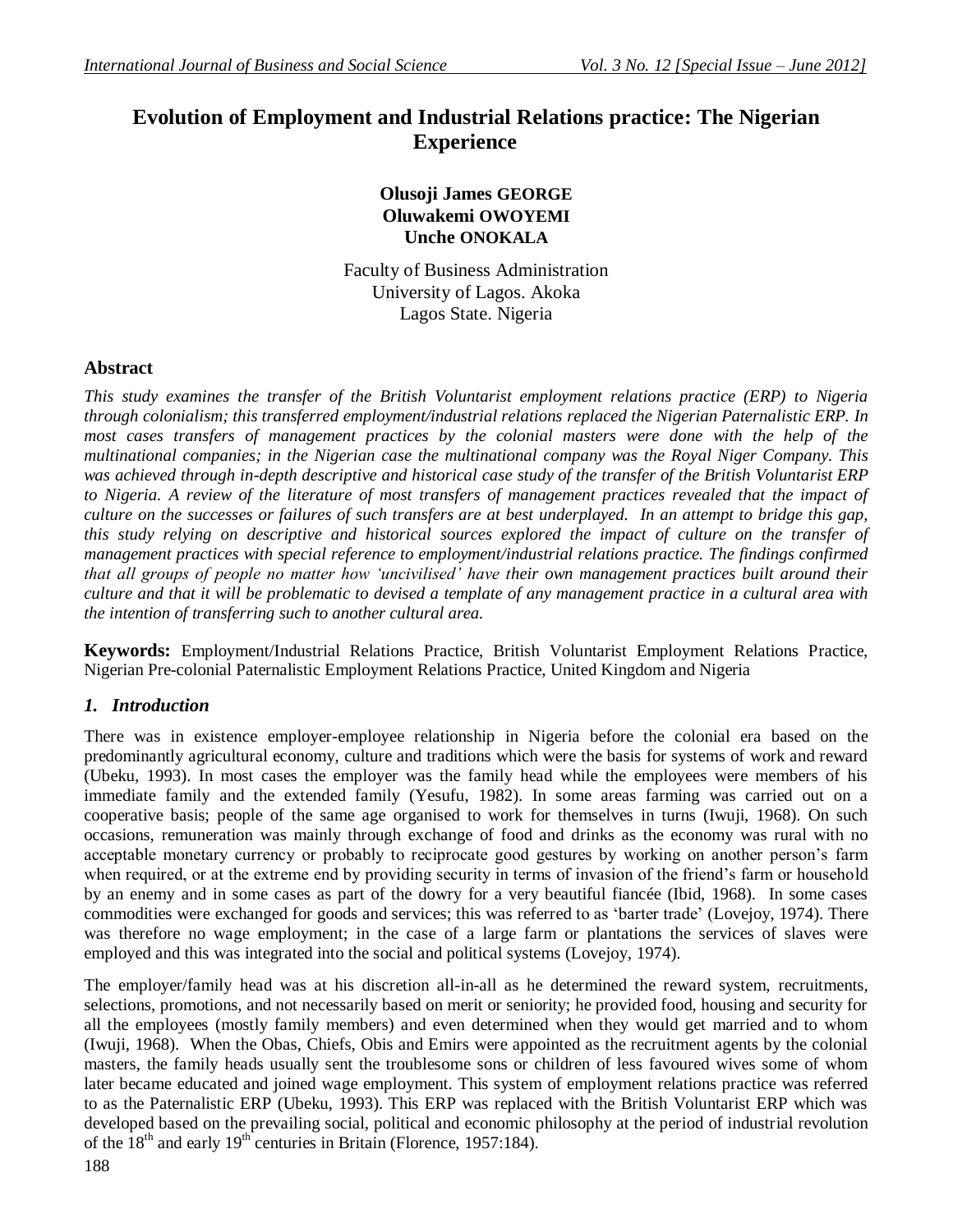This was that of *laissez-faire* with respects for individual liberty, which was based on the Benthamite utilitarian principle; which postulated that the individual knew what was in his/her best interests and if left free, would pursue and maximise those interests (Ibid, 1957).

### *2. Conceptual/ theoretical background*

Blyton and Turnbull (2004) suggest that the current increase in the use of the term "employee relations" could be because of the "disintegration" of industrial relations system and the urgent need to "recast the field more broadly to include the formal and informal processes of people management in the workplace" (Debrah and Mmieh, 2009:15). This disintegration of industrial relations was as a result of among other things the changes in the recent organisational environment as well as probably a reaction to the theoretical critique of the discipline (Edwards, 1995; Wajcman, 2000; Ackers and Wilkinson, 2003). The critique pointed out that the term "employee relations" is more frequently used in the literature and in most cases used interchangeably with HRM; but the term 'employment relations' is better (Edwards, 2003).

Defining employment relations involves a range of complex patterns of interactions between different workrelated groups such as trade unions and employers at organisational level, and the state and its agencies in the regional as well as the national levels (Rose, 2004). Bain and Clegg (1974) see the discipline of employment relations as the study of rules that govern employment, as well as the ways in which the rules are changed, interpreted and administered. Blyton and Turnbull (1998) and Kelly (1998) perceive employment relations as the framework within which complicated interactions between employees and employers are conducted, both collectively and individually. Blyton and Turnbull (2004) suggest that employment relations portrays the distinctive characteristics of all employment relationships either individual relationships or collective relationships. However, They (2004) contend that understanding employment relations involves locating it within the broader nature of the economic activity involved and also taking into consideration the structural basis of the probable conflict and accommodation between employee and employer; the persuasion as well as the manipulation of the larger society on employment relations is also important. In essence, the "nature of employment relations in any organisation should be seen in relation to wider socio-economic, political and legal structure' (Debrah and Mmieh, 2009).

Employment relations are therefore not only involved in the deployment or utilisation of human resources but also in the experience as well as the expectations of labour in the workplace along with the wider society. It involves the formations and implementation of policies which included activities that are intended at enhancing the working lives of the employees; which include the strategies to enhance the competitiveness of the organisation (Blyton and Turnbull, 2004). Harney and Dundon (2006) add that employment relations are designed to guarantee the strategic administration of people in order to achieve organisational efficiency and effectiveness. To achieve this is an up hill task but not impossible bearing in mind the different factors affecting the nature and characteristics of employment relations (Debrah and Mmieh, 2009). Having explained and defined the concept of employment relations, it is now time to look at the practice in the UK; this will be followed by the process of its transfer to Nigeria.

# *3. The British Voluntarist Employment Relations Practice: Historical perspective*

The British Voluntarist' employment relations practice was developed based on the prevailing social, political and economic philosophy at the period of industrial revolution of the  $18<sup>th</sup>$  and early  $19<sup>th</sup>$  centuries in Britain (Florence, 1957:184). This philosophy brought about individual freedom of contracts which included the employment contract and also restrained the State from intervening directly in employment relations practice (Flanders, 1974). The forces of supply and demand were believed to be enough to determine wages and working conditions at economically and socially acceptable levels without the State or any other institution intervening; the State has therefore played a very minimal role in the British employment relations system (Yesufu, 1982:31).

The rapid growth of industry in Great Britain at the end of the 18th and the early  $19<sup>th</sup>$  centuries as well as the relatively new modes of industrial structure contributed to the creation of the British employment relations system; the factory system became predominant (Briggs, 1953; Clapham, 1939). Taylor (1842:4) suggests that "it (factory system of production) exists and must continue to exist; it is not practicable, even if it were desirable, to get rid of ".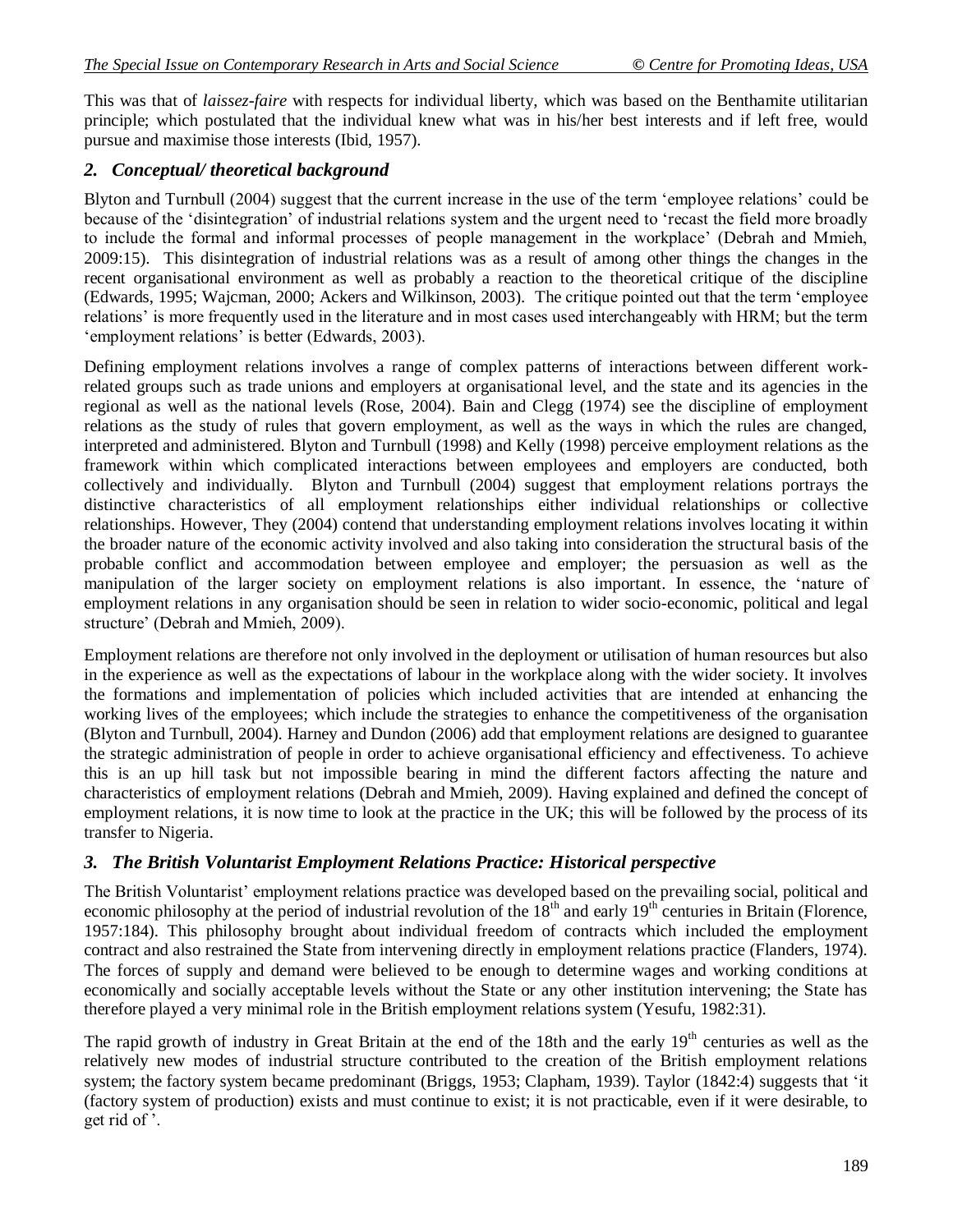It was the factory system that brought a large number of people together who previously were working within the cottage/ 'putting out' system and separated employers (owners of capital) from their employees (who only have their labour to bargain with (Carlsson, 1995). The factory system brought about major changes in agriculture, manufacturing and mining, which had a profound effect on the socioeconomic and cultural situation of the country (Taylor, 1842). There was a major transition from manual labour and draft animal-based economy to machine based manufacturing; which brought about a new socio-economic organisation and system (Carlsson, 1995). The new factory system brought about a new spirit of order and discipline (Bamford, 1893). Marx (1930:403) comments that "in place of the individual machine, we now have a mechanical monster, whose body fills the whole factory. Even outside the factory premises the new spirit of order and discipline of timetables spread as observed by the Hammond (1930:28) who states that '-----. The machine in this sense governed industry where the machines itself was not in use'; invariably employees were at the mercy of both the employers and the machines.

The new factory system brought about centralised employment which Williamson (1998) claimed brought about more efficient production as leakages were reduced, skills were better utilised, transportation expenses were reduced and co-ordination made easier. Landes (1969) also claimed that the factory system brought about advanced technologies especially through the power driven technologies which required more space. Other scholars like Marglin (1974) suggests that the factory system brought about the opportunity for greater supervision and greater output can be extracted from workers at a lower cost which translated to more work but less pay. The capitalists were able to take over complete control of the production process and workers were left to decide whether to work or not to work (Marx, 1930). This is not to conclude that there were no "good" employers whose "goodness" was based on religion, paternalism or both; they realised that "good" industrial/employment relations were good for business (Hutt, 1926). Unfortunately the "good" employers realized that the "bad" employers in the same industries especially in the textile industry were undermining their efforts and that there was little they could do other than for government to intervene (Ibid, 1926). Examples of such state interventions include: the Factory Acts of 1802, 1819, 1833, 1850 and 1853 (Parliamentary Papers, XX: 35-36 (1833); Wood, (1832. 10); Playfair, (1893) Blackwood"s Edinburgh Magazine (1833: 423). Employment relations in post war Britain in the 20<sup>th</sup> century developed in two distinct directions, one is the formal practice embodied in the official institutions, and the second is the informal system, created through the behaviour of trade unions and employers' associations, manager's shop stewards and workers at lower employees level (Donovan Commission Report,1968 Paragraph 46: 2).

The British Voluntarist employment relations practice is hinged on the following principles: the first is that "a priority is accorded to collective bargaining over other methods of external job regulation" (Flanders, 1970: 94). The main feature is that trade unions and employers through their associations act as "joint authors of rules made to regulate employment contracts and ---- their own relations" (Ibid, 1970:95). Both parties may solicit for the use of third party assistance for conciliation, mediation, and arbitration purposes to reach agreements. The second principle is that "the British system of industrial relations has traditionally accorded a priority to voluntary over compulsory procedural rules for collective bargaining" (Ibid 1970:96): Freund (1954) referred to this as collective *laissez-faire.* The third principle is that "the parties to collective bargaining have generally preferred to build their relations more on their procedural (rather) than on their substantive rules' (Flanders, 1970:98).

The three key institutions in the British Voluntarist employment practice are employees through their representatives, employers through the employers" associations and the State through its agencies and legislations (Ackers and Payne, 1988). The intervention of State is very minimal when compared with some other developed countries; this was what made Kahn-Freund (1954: 44) to suggest that "------. There was perhaps no major country in the world in which law has played a less significant role in the shaping of industrial relations than in Great Britain and in which today the law and legal profession have less to do with labour relations". The role of the state in the British Voluntarist employment relations practice is therefore limited to mere "providing an institutional framework for bilateral relations between management and labour" (Keller, 1968:77). This ERP was transferred to Nigeria and the vehicle was the Royal Niger Company.

#### *4. History of wage employment in Nigeria: the forerunner of the transfer of the British Voluntarist employment relations practice*

Wage employment started with the advent of the British colonialists –Mungo Park and his team- on 20 July 1795 as they required the services of guides, and carriers when they stepped into the territory now known as Nigeria (Park, 1905).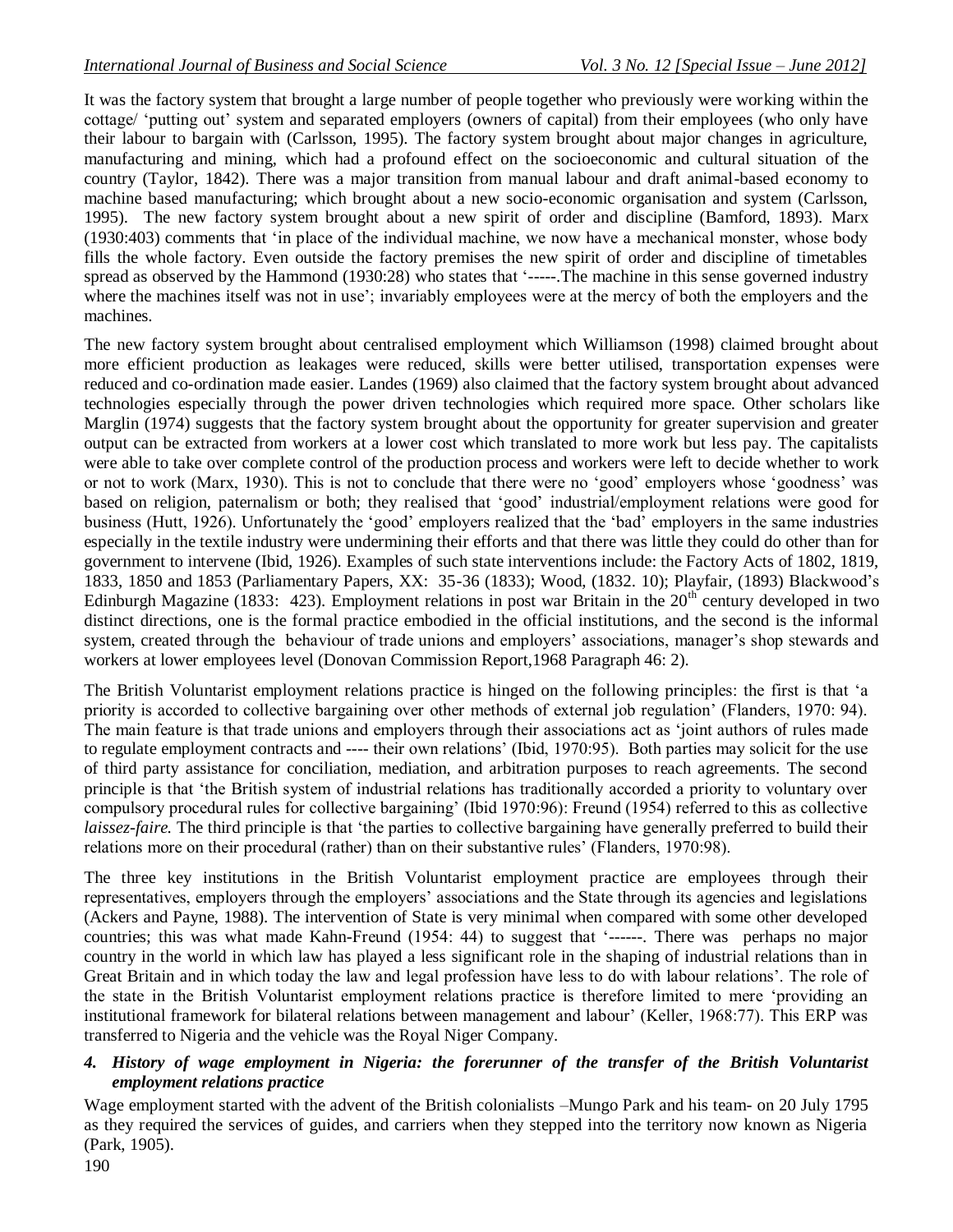Mungo Park "employed" two guides - Amadi and Isaac- whom he paid wages for their services, as was and still is the employment relations practice in the UK. Unfortunately, as at that time wage employment was generally not known in the areas to be later known as Nigeria, and Mungo Park was unaware of the implications of what he did; he unknowingly started the introduction of the British Voluntarists ERP (Abdulahi, 1991). One major setback to wage employment was the lack of standardised or universally accepted currency as the silver coins were not introduced until 1872 (Iwuyi, 1968). In 1912, the British pounds, shillings and pence were introduced to all the former British colonies in West Africa including Nigeria through the West African Currency Board. Before the introduction of the bar, the cowry"s shells and the manilla, trading was by barter - using commodities as means of exchange for goods and services - These currencies could not be said to be universally acceptable as they all had fluctuating values depending on the areas the transactions were taking place and the time of the year; was it during rainy season when not much of farming was done or during harvest when farmers were busy (Dike, 1885)?

At the initial stage of wage employment, labour recruitments were done through the chief"s who acted as the recruitment agents or third party; they in most cases used slaves, their children -the troublesome ones or children of less favoured wives - wage employment was then seen as degrading; as working for another man other than a biological relative was only done by slaves (Iwuyi, 1980). The discipline involved in wage employment was not something the workers were used to as only the lowest category of slaves - those captured during the various inter-tribal wars -; followed by those slaves whose parents were owing money and could not pay in time or could not pay at all- were disciplined at work (Ubeku, 1993).

In this new dispensation, workers had to report to work at a certain time, they could only go to eat at a certain time and could only close at a certain time; this was seen as the lowest degree of slavery (Hill, 1976; Yesufu, 1982). The situation was made worst as they were fined for lateness and unauthorised absence from work: the fine was deducted from their meagre salaries at the end of the month, the fines varied in amount, but half a day's pay was commonplace in the civil service (Yesufu, 1967). Coupled with the above was the fact that wage employment involved working away from one"s home which most natives were not used to; again only slaves worked away from their homes (Hallett, 2004).

Wage employment came into prominence fully in the colonial Nigeria after 1830 when Richard and John Lander another set of explorers from the UK, that took over from Mungo Park who was unable to complete his second expedition of tracing the source of River Niger due to his death around 1859 - were able to finally solve the mystery of the River Niger (Iwuyi, 1980; Yesufu 1982). This was an invitation for the British traders and some Christian missionaries (and in some cases they are both traders and missionaries) to penetrate the hinterland and commence trading especially in Nigerian products; the chief of which was palm oil (Ubeku, 1993). The shrewd Liverpool trader, Macgregor was said to have led a host of other British traders into the lucrative trade of palm oil; Dike (1835) reports that in the 1830s the price of palm oil varied from £33 to £34 and that in 1834 the trade was worth £450,185. This trade dominated the socio-political and economic activities of the country for over 50 years when the ambitions of European merchants and the Nigerian middlemen made sure that palm oil dominated the politics in the Niger Delta; about 2500 Europeans and Africans -not only Nigerians- were employed by the trade in 1871; ironically crude oil and natural gas dominate the politics of this same area today (Bradley, 1983; Cohen, 2004).

The sudden boom in the trade of palm oil led to some competition for labour and the major recruitment centres were Lagos, Calabar and the Niger Delta (Dike, 1935). The recruits were mostly school leavers including those who were unwilling to complete their primary or secondary school education as the temptation of wage employment was too much for them to resist while still in school (Yesufu, 1982). The demands for labour by both the palm oil traders, the British traders and the Christian missionaries who required guides and carriers pushed up wages that were enough to make some students abandon their studies for wages as well as the prestige involved in working for the expatriates (Dike, 1935).

Wage employment took a new dimension when the Royal Niger Company (RNC) was handed the absolute power to trade and administer the country (Ukpabi, 1987). The company became the first multinational company (MNC) to be granted powers to trade and rule the country with legislative, military and judicial powers (Ibid, 1987). The Royal Charter of July 1886 gave the company powers to administer, make treaties, levy customs dues and trade in all territories in the basin of the (River) Niger and it"s affluent (Flint, 1960).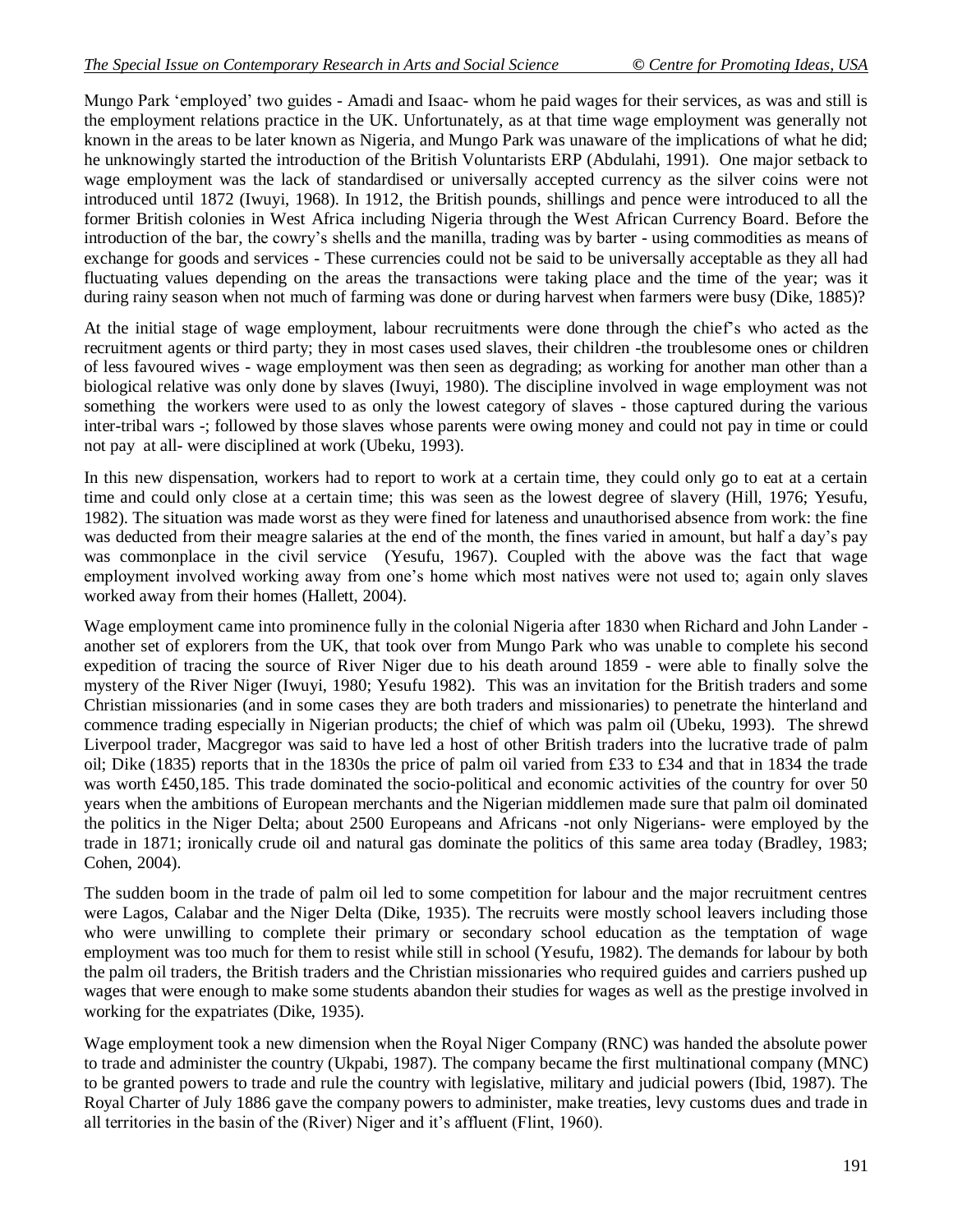This went on till January 1 1900 when it became apparent that a chartered company would be unable to hold its own against the state - supported protectorates of France and Germany (Burns and Burns, 1973). In effect Royal Niger Company transferred its territories to the British Government for the sum of £865,000 (Interest, 1975). Wage employment was further made popular when for economic, political and strategic reasons the Royal Charter of the Royal Niger Company was revoked and the administrations of the Protectorates of the Northern and Southern Nigeria was taken away from a multinational company –Royal Niger Company- towards the end of 1899 and was vested directly in the hands of the British Government with effect from 1 January 1900 (Cook, 1943). This led to a lot of construction works (Burns and Burns, 1973; Flint, 1960). For example, the Lagos railways were financed from the British treasury while at the same time the construction of the telegraph lines were going on (Yesufu, 1982). He (1982) confirmed that the daily wage then was about 9d for workers from Lagos and 1s for those from the hinterlands with the additional 3b as subsistence allowance.

Other sources of wage employment were in the mines like the tin ore mine in Jos, the Cameroon plantations and harbours across the country and in the Cameroon. The mines needed a lot of people and government had to compulsorily recruit people and by 31 March 1943, between 25,000 and 30,000 people were already compulsorily recruited (Yesufu, 1982). The recruits were enticed with a balanced diet, good housing, and provision of medical facilities; as a result between 40% and 60% of those compulsorily recruited opted after six months to willingly continue in wage employment (Ananaba, 1969).

The introduction of taxes for the adult male of the population forced more people to join wage employment, while the British Colonial Government also introduced incentives such as free medical facilities coupled with living in clean environments; these attracted more people into wage employment (Yesufu, 1982). The tastes of the wage earners also changed with the exposure to life in urban areas and with the contacts with the Europeans; the only way to satisfy these new tastes was to pick up a permanent wage employment, which also became a status symbol (Ibid, 1982). Since the silver coins were already in circulation, this enhanced the chances of payments of wages and made wage employment very attractive; this marked the formal beginning of the importation of the British Voluntarist system of employment/industrial relations practice to Nigeria (Yesufu, 1982; Ananaba, 1969). The British Voluntarist employment relations practice (ERP) worked effectively with payment of wages for labour; the British ERP worked unhindered and replaced the Nigerian Paternalistic employment relations practice (Onwuka, 1982).

After the abrogation of the Royal Niger Company in 1899 which led to the direct British Government take over of the governance of Lagos, Northern and Southern Protectorates in 1900, the hinterlands were opened up mainly to provide markets for the British manufactured goods and to easily reach sources of raw materials for the British factories and politically to make administration of the vast territory easy: there was a need for massive constructions of roads and railway lines which brought about more wage earners (Perlman, 1937; Aina, 1995). The two World Wars also aided wage employments as over 4000 Nigerian troops and 250 naval ratings were recruited in 1914 (Afigbo, 1991). This is because the colonial government decreed that all bondsmen who enlisted in the army or volunteered for employment in the civil service became free from their various bonds (Yesufu, 1982). At the end of the war the soldiers trained in various trades like telephonists, tailors and storekeepers opted for wage employment; about 120,000 soldiers were demobilised and two thirds of them were said to have opted for paid employment (Onimode, 1981). With the increasing importance, the increasing opportunities and the social acceptance of paid employment, the natives who found cocoa or palm kernels farming tedious and not paying as much as wage employment, were glad to go to work for a few months especially during the dry season for regular wages which enabled them to save some money (Ubeku, 1993; Yesufu, 1982).

Luggard (1909) is quoted as saying that the outrageous rates of pay which were instituted for local labour of all kinds became one of the two most serious problems facing the administration. He (1909) is of the opinion that the rates for the so–called skilled labour, - clerks, artisans, engineers and pilots - were 50 percent higher than they should have been; the Indians who were considered to be more efficient earned less than their Nigerian counterparts. On the expenditures on carriers and unskilled labour, the Governor General in frustration concluded that: ". I hope largely to reduce (labour costs) by the introduction of wheeled traffic and motor cars" (Luggard, HMSO, 1909:129-130). He was very optimistic that with the introduction of motor cars the government wage expenditure would be drastically reduced (Luggard, HMSO, 1909: 175).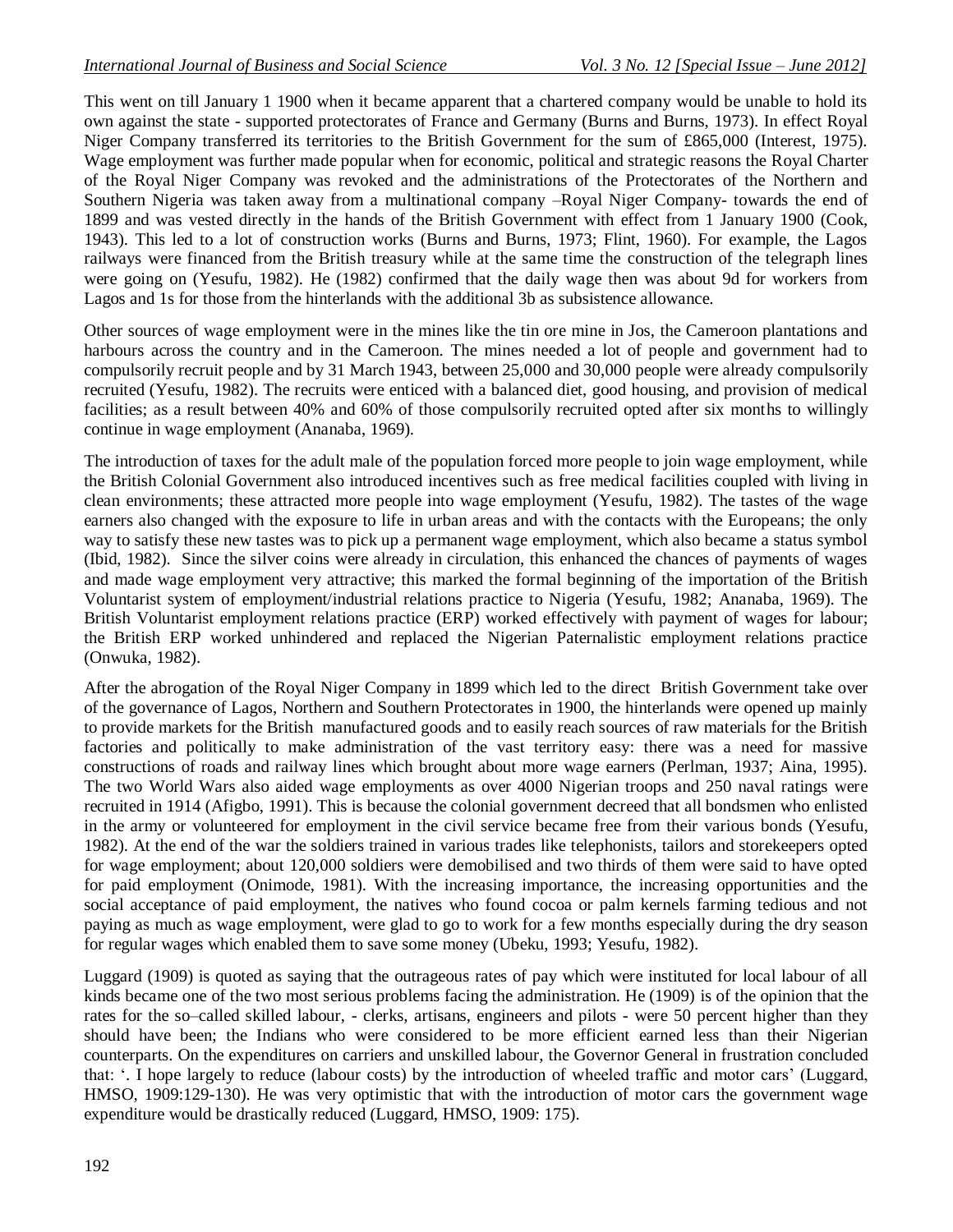Unfortunately, to the surprise of the colonial government officials, more of the natives were returning to farming rather than to wage employment, which was an indication that people still preferred farming to the government's wage employment (Yesufu, 1982; Iwuji, 1968). This made the Governor General to conclude some years later that there was a notable exodus from the towns where the wage employment was in abundance into rural districts to be engaged in farming (Luggard, HMSO, 1915). To solve this shortage of manpower the colonial masters resulted into recruiting from areas they had colonised earlier than Nigeria; places like Sierra Leone and Ghana (Gold coast) - this solution brought about its own problems like transportation and language problems; as times went on, the alternative was to resort to forced labour using the Chiefs (Ubeku, 1993). Lord Luggard tried to justify this practice by saying that "among primitive tribes, a measure of compulsion through their tribal Chiefs in order to obtain labour construction and other important works is justifiable as an educative process to remove fear and suspicion" (Luggard, HMSO, 1919: 201). By 1918 the problem of labour shortage was over as there was a surplus of labour and the law of supply and demand forced down the price of labour - wages- so that even African landowners could now hire some natives (Yesufu, 1982). This made Governor Luggard to conclude in 1919 that: "in the quick appreciation by the African of the amenities of life which he can procure for cash and his natural aptitude for work the natives are now happy to work and get paid" (Luggard, HMSO, 1919: 250). There was therefore no more need for the use of forced labour; it was then time for government to discourage the practice until the start of the economic depression of 1930 (Iwuji, 1968).

In 1930, the International Labour Organisation (ILO) adopted the Forced Labour Convention by which forced labour was declared illegal; by 1933 the Nigerian Government through the Forced Labour Ordinance (No 22 of 1933) implemented the provision of the Convention. It must be said that forced labour still continued in the rural areas as the Chiefs were by law -Native Law and Customs- allowed using forced labour; the Colonial Administrative officers could then request the Chiefs to supply them with workers (Yesufu, 1982). All forms of forced labour were abolished in Nigeria through the 1956 Labour Code (Amendment) Ordinance, No. 3 of 1956. The acceptance of wage employment by the natives coupled with the economic depression of 1930 which created surplus of labour made the Government and other employers to reduce their labour intakes and this led to unemployment (Afigbo, 1972). At this stage, it is convenient to suggest that wage employment has come to stay in Nigeria, it is seriously and rapidly gaining more grounds as a major factor in the labour market, and that the British Voluntarist employment/industrial relations practice has totally replaced the Nigerian Paternalistic employment/industrial relations practice (Iwuji, 1968). This transfer or introduction was without any consideration for the differences in socio- cultural realities of Britain and Nigeria as well as the differences in the socio- cultural realties of all the ethnic groups merged together through the Amalgamation Act of 1900 (Haviden and Meridith, 1993). The transfer was done mainly for economic/ commercial and logistic considerations; the effect of this will be discussed in the "Discussion section" later.

# *5. Methodology and methods*

The descriptive and historical method has been resulted to because Hopf (1944) (cited by van Fleet and Bedeian 1977) observed that descriptive and historical method was beneficial because the historical point of view which is the point of view of change will enhance the understanding and extend the horizon. It will be difficult to find a more confident and clearer statement in support of descriptive and historical methodology than this. This is because Hopf"s (1944) statement was based on the belief that the changing events and developments of the past provided understanding of the dynamics of ordered human enterprise (Whiting, 1964). This type of research methodology was regarded as one that does not fit into either quantitative or qualitative research method (Knox, 1980). It utilises elements of both within the same study, and this was reflected often in the research questions. This type of research methodology can also employ multiple variables for analysis; on the other hand it is unlike other methodology in that it requires only one variable, and in the present study the variable is culture (Whitfield and Strauss, 1998). The four main purposes of secondary sources methodology are: to describe, to explain, to validate findings and to infer from all the findings having been validated to be true (Black and Champion, 1976).

Description emerges following the creative exploration, and helps to arrange the findings in an order that will help to be fit for explanations and these explanations can then be tested to validate the variables being studied and with the aid of description, knowledge is illuminated and facts that were ignored can now be brought to light and better understood (Whiting, 1964). This method also helps in describing natural and man-made phenomena that will be very useful to other researchers and policymakers while prediction is also made easier at least to some extent (Borg and Gall, 1989).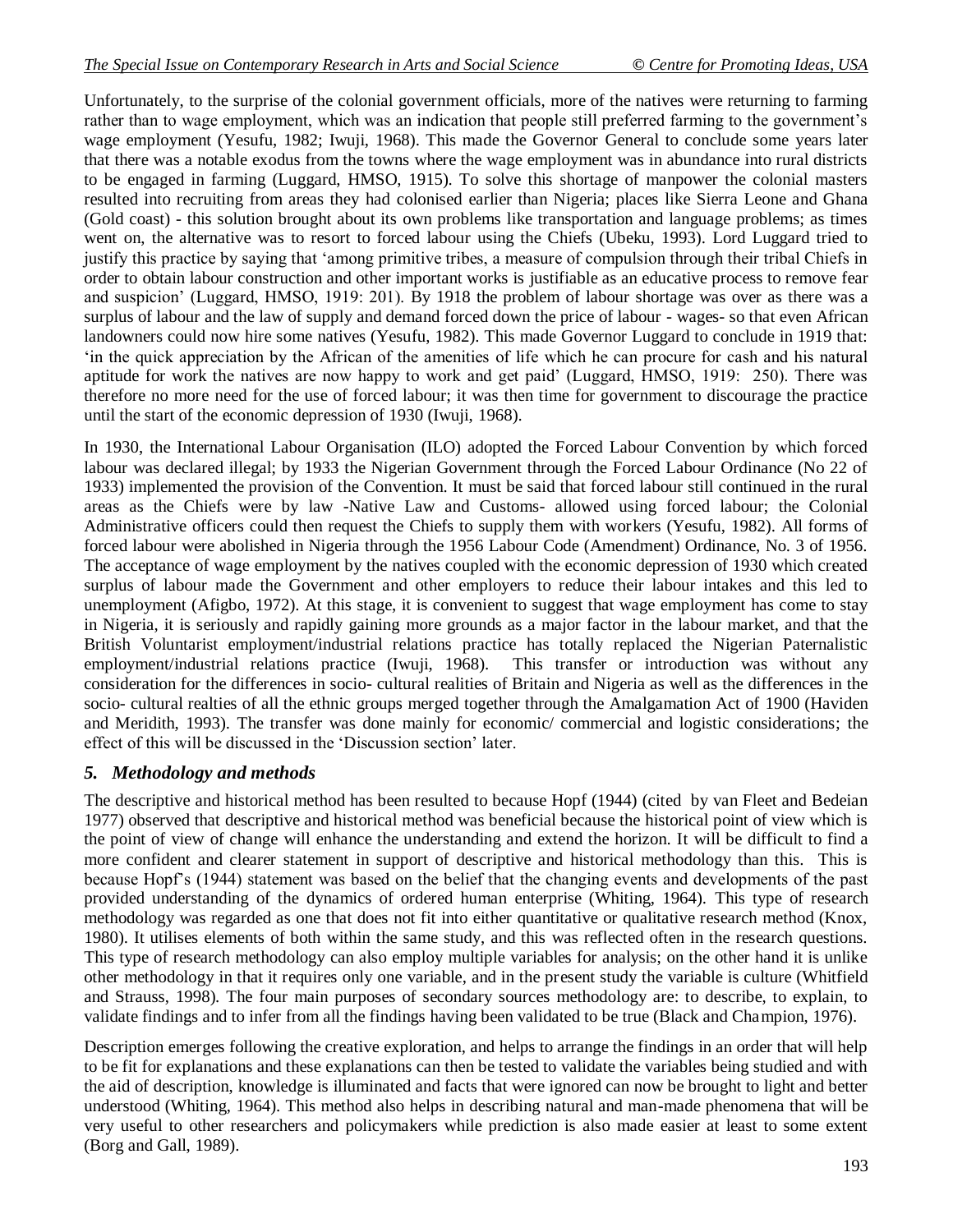# *6. Discussion*

When the British left after granting independence, the Nigerian civil service was dominated by the Southerners who were exposed to Christianity and western education while most of the Northerners who were exposed to the Islamic education could not be recruited (Adamolekun *et al*, 1991). So in order to foster unity, the constitutional provision of the "Federal Character" was introduced (Dia, 1993). The elites from the North with the coalition of some British administrators had to delay the granting of independence so as to be able to catch up with the Southerners; this was done by introducing the phrase "independent as soon as possible" during the 1958 constitutional conference held in London (HMSO, 4<sup>th</sup> November 1958 vol. 594: 741-2). Independence was eventually granted on 1 October 1960, but it was observed that within the new nation that there were differences in culture, stages of social and economic development and even in levels of political awareness of the people (Ekeh and Osaghae, 1989). There also existed a lot of disparities in the educational developments among the different states which led to employment advantages for some Nigerians from some states and employment disadvantages for their fellow Nigerians from other states (Nnoli, 1978). For example it was discovered that people from the southern states were more educated than their brothers and sisters from the northern states and even within the southern states educational disparities occur; for example people from Ogun state are more educationally advantaged than those from Cross River State (Afigbo, 1989).

There was therefore a need for employment to be according to state of origin rather than according to merit as prescribed by the British Voluntarist employment relations practice (Ekeh and Osaghae, 1989). This was because if it was left to merit, only people from certain states or regions especially some states/regions in the south will be employable; while people from most parts of the north would not be employable (Ekeh, 1989; Nnoli, 1978; Afigbo, 1989). The 1979 Constitution of Nigeria therefore enacted the "Principle of the Federal Character" and made provisions for the creation of the Federal Character Commission. Quota System was therefore introduced yet the problem could not be properly addressed and by 1975 it had manifested into a serious political issue that if not well handled the country would break into smaller units (Afigbo, 1989).

To avoid this situation by 1979 a Constitutional provision known as Federal Character Principle was enacted (Agbaje, 1989). The effect of this was that the Northerners who were not educationally and professionally qualified were brought in or the post would be offered to an expatriate on contract while a Northerner was trained as quickly as possible (Afigbo, 1989). In some instances the less qualified Northerners ended up being the boss of a more qualified Southerner. All these went on in the Judiciary, Foreign Service, and every arm of the government including the Presidency which the Northerners saw as their birth right; so far since independence in 1960 more Northerners have occupied the post (Nnoli, 1975). In the educational system, Northerners were offered admission to the Federal government financed universities with lower qualifications as compared with their counterparts from the South especially from the South West; the whole idea translated to "holding" the south down so that the north could "catch" up; The Federal Government of Nigeria spends more money on education in the Northern States than the Southern States up till today (Odesola, 2009: 34).

# *7. Conclusion*

One could therefore conclude that the transfer of the British Voluntarist ERP to Nigeria (and other former British colonies) is problematic and that part of the reason for this is the differences in culture between Britain and Nigeria as well as differences in the culture of all the ethnic groups that were forced to merge to become what is now regarded as one Nigeria. It is therefore obvious that socio-cultural factors play important roles in the transfer of employment relations practices as well as other management practices (Kirk-Greene, 1967). It also follows that it is problematic if not impossible to devise a template of employment relations practice or any other management practice (political democracy inclusive) in one cultural area with the intention of transferring same to another cultural areas.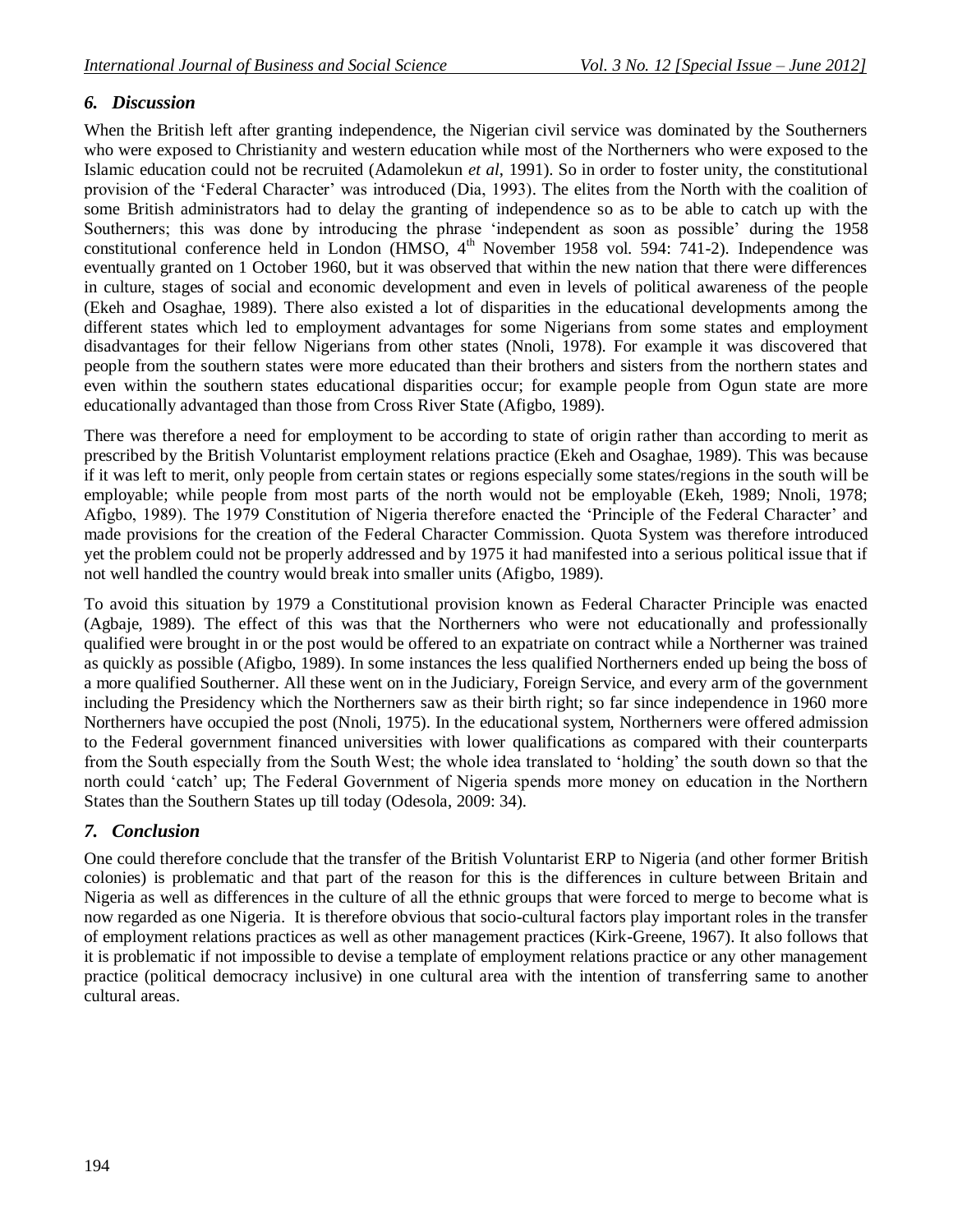# *References*

- Ackers, P. (2008), "Reframing Employment Relations: The Case for Neo-Pluralism, *Industrial Relations Journal,*  33(1):2-19.
- Ackers, P (2004), "Haunted by history: industrial relations faces the future", *Organization Studies*, 25 (9): 1623- 29.
- Ackers, P. (2005a), "Between the devil and the deep blue sea: global history, the British tradition, and the European Renaissance," *Comparative Labor Law & Policy Journal*, 27 (1): 93-104.
- Ackers, P. (2005b), "Theorizing the employment relationship: materialists and Institutionalists", *British Journal of Industrial Relations,* 43 (3): 537-43.
- Ackers, P. and Wilkinson, A. (2003), "Industrial Relations Traditions Formation, Breakdown and Salvage", Oxford University Press, Oxford, UK.
- Ackers, P., and Williamson, A. (eds.) (2003), "Understanding Work and Employment Industrial Relations in Transition", Oxford University Press.
- Ackers, P. and Wilkinson, A. (2005), "British industrial relations paradigm: a critical outline history and prognosis," *Journal of Industrial Relations*, 47 (4): 443-56.
- Adamolekun, L. , Erero, J., and Oshionebo, B. (1991), "Federal Character" and Management of the Federal Civil Service and the Military", *Publius: The Journal of Federalism, 21: 75-88.*
- Adekanye, J. B. (1989), "The Quota Recruitment Policy: Its Source and Impact". *Federal Character and Federalism in Nigeria,* (Published by the Nigerian Federal Ministry of Information, September, 1989 No 4: 1-22)
- Afigbo, A. E. (1989), 'Federal Character : Its Meaning and History,' Heinemann Educational Books (Nigeria).
- Afigbo, A. E. (1991), "Background to Nigerian Federalism: Federal Features in the Colonial State", *The Journal of Federalism* (21): 40-52.
- Agbaje, A. (1989), "Mass media and the shaping of Federal Character: A Content Analysis of four decades of Nigerian Newspapers, 1950-1984 in P. P. Ekeh and E. E. Osaghae, (eds.) "Federal Character and Federalism in Nigeria", Heinemann, Ibadan.
- Blyton, P and Turnbull P, (1998, 2004), "The Dynamics of Employee Relations," Basingstroke: Macmillan.
- Burns, A. and Burns, A. C. (1973) 'History of Nigeria,' Barnes & Noble Publishers.
- Carlsson, B. (1995), "Technological Systems and Economic Performance: The Case of Factory Automation," Kluwer Academic Publishers Group.
- Cohen, R. (1974), 'Labour and Politics in Nigeria,' Heinemann Educational Books Ltd Ibadan, Nigeria.
- Clapham, J. H. (1926, 1939), "An Economic History of Modern Britain," Cambridge University Press.
- Clegg, H.A. (1950a), "Labour in Nationalised Industry," Interim report of a Fabian
- Clegg, H. A. (1968), "Employers" in Flanders, A. and Clegg, H. A. (1967) "*The System of Industrial Relations in Great Britain,'* Basil Blackwell : Oxford.
- Clegg, A and Clegg, H. A. (1954), "The System of Industrial Relations in Great Britain," Basil Blackwell Oxford.
- Clegg, H.A. (1972), "The system of Industrial Relations in Great Britain," Blackwell.
- Cook, A. N. (1943), "British Enterprises in Nigeria," Oxford University Press.
- Debrah, Y. A. and Mmieh, F. (2009), "Employment relations in small-and medium-sized enterprises: insights from Ghana", *The International Journal of Human Resource Management,* 20(7):1554-1575.
- Dike, K.O. (1956), 'Trade and Politics in the Niger Delta, 1830-1885: An Introduction to the Economic and Political History of Nigeria,' Oxford Clarendon Press.
- Dike, V. E. (2001), 'Democracy and Political Life in Nigeria,' Zaria, Ahamadu Bello University Press: 97-113.
- Donovan Commission (1968), 'Report of the Royal Commission on Trade Unions and Employers' Associations' (1965-1968), London: HMSO (3623).
- Edwards, P. (1995), "The employment relationship", in Edwards, P. (ed.) *'Industrial Relations: Theory and Practice in Britain*", Oxford, Blackwell.
- Edwards, P.K. (1995) "From Industrial Relations to the Employment Relationship: The Development of Research in Britain". *Relations Industrielles,* 50 (1): 39-65.
- Edwards, P. (2003), "Employment Relationship and the field of industrial relations", in Edwards, P.(2003) 'Industrial Relations: Theory and Practice', (2<sup>nd</sup> ed.) Oxford, Blackwell : 39-65.